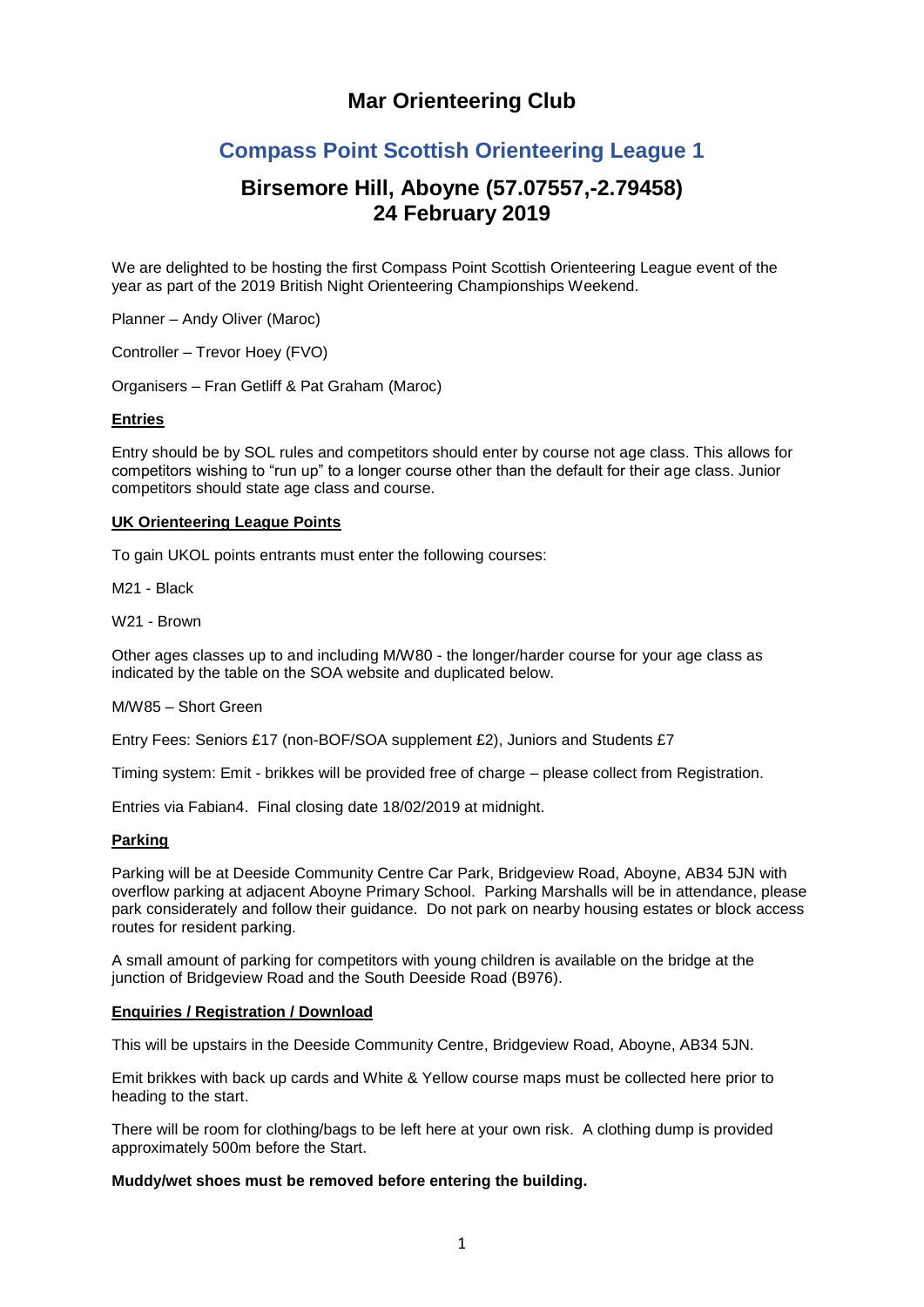### **Compass Point Trade Stand**

We are pleased to have the Scottish Orienteering league sponsors, Compass Point on site for all those last-minute essentials.

#### **Prizegiving for Scottish Orienteering League 2018**

The prizegiving for the Compass Point Scottish Orienteering League 2018 will take place at in the Deeside Community Centre at 2.30 pm. Trophies will be presented by the Scottish Orienteering President, Richard Oxlade. As a result of generous sponsorship from Compass Point, we also have Compass Point vouchers for course winners.

It would be great to see lots of you there to support the winners!

#### **Toilets**

Toilets are available within the Deeside Community Centre. There are no toilets at the start.

#### **Entry on the day**

Colour coded classes may be entered on the day, subject to availability of maps. Registration opens at 10.30am.

#### **Entry on the day Prices**

Seniors TD5/long courses £14

Seniors TD4 and below/short courses (white, yellow, orange, long orange, light green) £8

Students/Juniors £6

### **Refreshments**

The Maroc World Schools Squad will be selling much needed hot soup and drinks in the Community Centre to fund raise for their trip to Estonia. They are also selling raffle tickets for lots of great prizes!

SCOTJOS will be selling delicious home bakes as well.

Please help support our junior orienteers!

#### **Safety & Clothing**

Competitors take part at their own risk and are responsible for their own safety at all times. Full body cover is required. Cagoules and whistles may be compulsory depending on weather conditions.

Any competitor with an existing high-risk medical condition, please send an email to patricia4732@yahoo.co.uk to inform us of such. This information will be kept confidential.

Several roads must be crossed to the start and back to download, please take care. Young children *must be supervised at all times.* 

Please be considerate of other forest users - the forest is a popular recreation area for cyclists and dog-owners. Early starters may encounter deer.

Birsemore Hill is a typical Deeside forest, with steep slopes with some loose rock underfoot, and streams and marshes which may be full after rain. In the event of heavy rain beforehand, safe crossing routes over streams will be taped. On the north facing slope there are some large crags and areas of significant boulders. Those crags that are on the direct line of courses will be taped with black and yellow tape. Courses have been planned so that optimum routes will avoid the largest crags.

A comprehensive risk assessment has been carried out by the organiser, but participants take part at their own risk and are responsible for their own safety during the event.

There will be a covered Clothing Dump approximately 500m before the Start. Clothing may be left here at your own risk and collected after your run.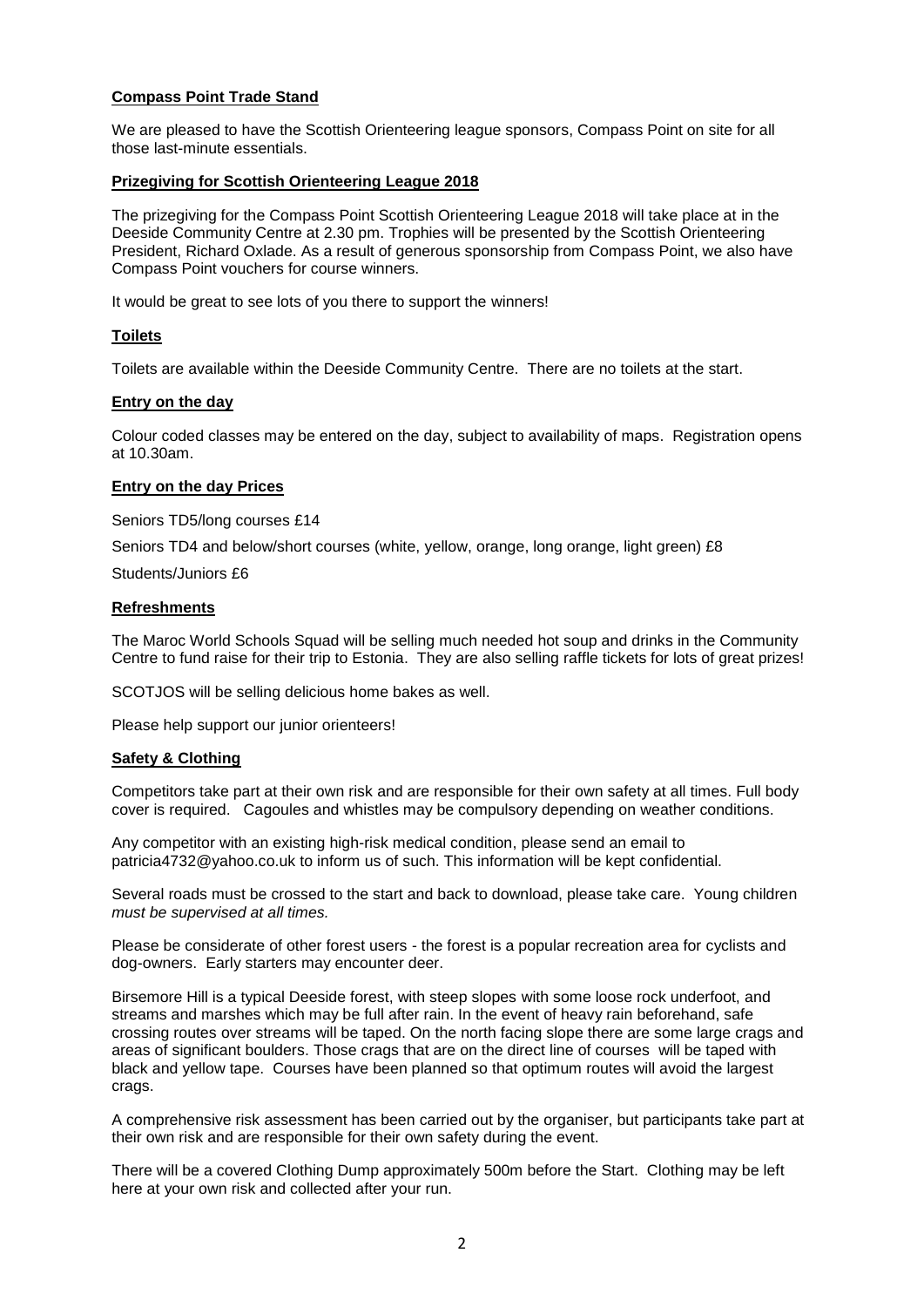### **Start Times**

11.00 am – 13.00 pm

A "Courses Close at" time will be shown on control descriptions.

# **Route to Start**

### **\*\*Please ensure you have collected your brikke complete with back up card from registration before heading to the start\*\***

There is one start for all courses. 1km easy flat walk followed by a more strenuous 1km track which is quite steep closer to the Start.

Please allow 30 minutes to walk to the Start from registration.

From Deeside Community Centre, turn right onto Bridgeview Road and proceed 1km to the junction with the B976 South Deeside Road. Several minor roads must be crossed therefore young children should be accompanied and supervised at all times. Please take care when crossing roads.

Marshalls will assist with crossing the B976 and the remaining 1km route will be taped to the start.

### **Finish**

There will be one Finish for all courses. Please download as soon as possible to enable us to account for any missing competitors as soon as possible.

# **Dogs**

Dogs must be kept on leads at all times and owners please clean up any dog mess if required.

No dogs within the Community Centre please.

# **Shadowing of Juniors**

Seniors may **only** undertake this role after completing their own run.

# **Start Procedure**

| Call Up             | $-4$ | - Name & Start Time check / brikke check                            |
|---------------------|------|---------------------------------------------------------------------|
| Call Up Into -3 Box |      | - Blank maps on display                                             |
| Call Up Into -2 Box |      | - Loose Control Descriptions printed on waterproof paper available. |
| Call Up Into -1 Box |      | - Start Line - PUNCHING START IN OPERATION                          |
|                     |      |                                                                     |

### **Control Descriptions**

On the front of the map and available loose within the -2 Start Box

# **Map**

Scale: 1:10,000 (Deeside Orienteering and Leisure Maps).

# **Terrain**

Birsemore Hill rises to 333 metres and includes some intricate areas on the steep northern slopes with a wealth of contour and rock detail including cliffs and crags. The majority of the area is covered with runnable plantation and is therefore fairly sheltered. Recent forestry thinning has taken place in the northern area of the map and has left brash on the forest floor, which will affect running speed over the area.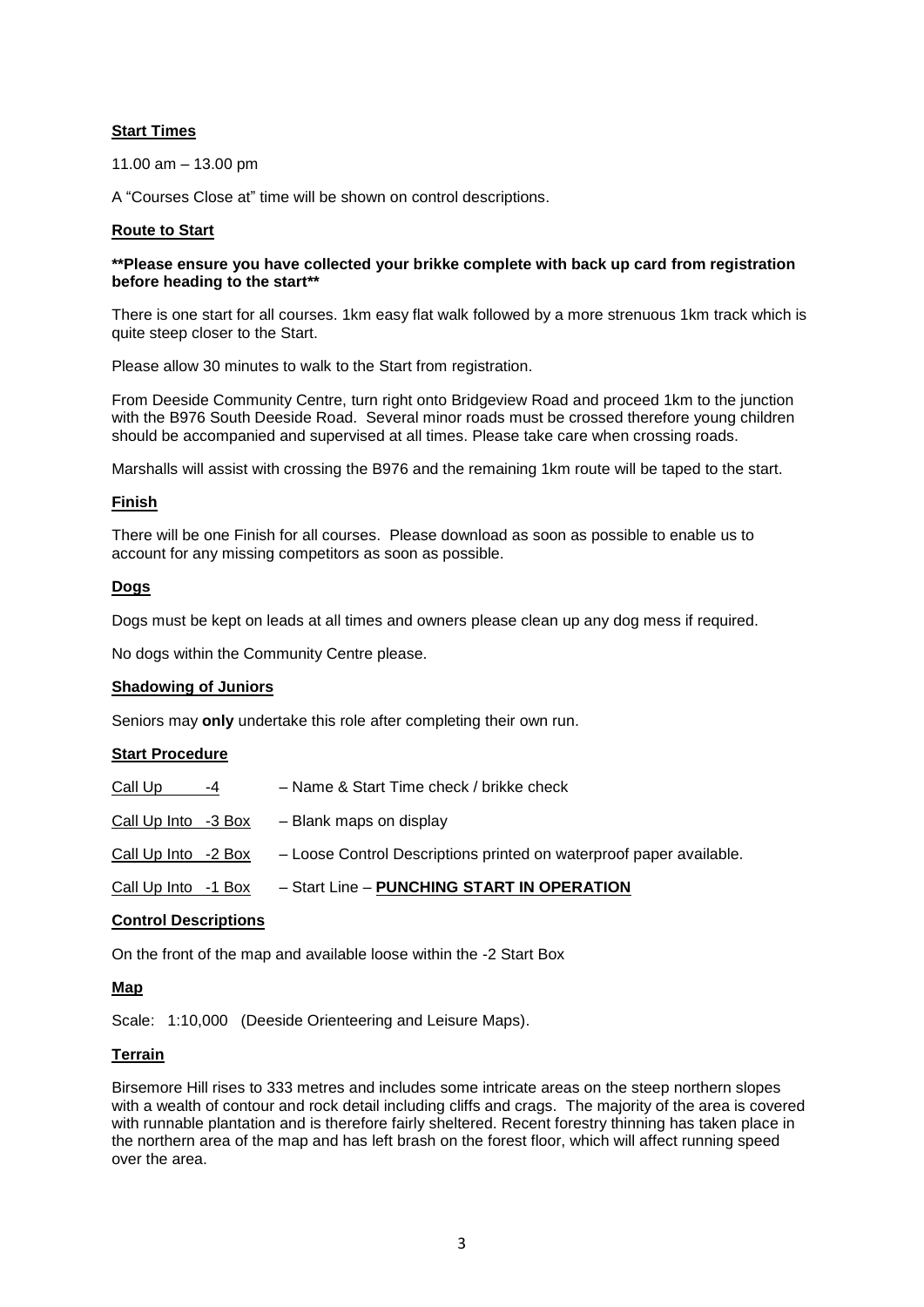# **Course Information**– as per SOL Guidelines

| Course No      | Colour                | Length (km) | Climb(m) | Jun Men                    | Jun Women                  | Adult Men                                       | <b>Adult Women</b>                                                                                               |
|----------------|-----------------------|-------------|----------|----------------------------|----------------------------|-------------------------------------------------|------------------------------------------------------------------------------------------------------------------|
| $\mathbf{1}$   | <b>Black</b>          | 8.5         | 340      |                            |                            | $M-E$                                           |                                                                                                                  |
| $\sqrt{2}$     | <b>Brown</b>          | 7.4         | 290      | M18<br>M20                 |                            | M21<br>M35<br>M40                               | $W-E$                                                                                                            |
| 3              | Short<br><b>Brown</b> | 5.5         | 215      |                            |                            | M45<br>M50<br><b>M21S</b>                       | W21                                                                                                              |
| $\overline{4}$ | <b>Blue</b>           | 5.1         | 170      | M16                        | W18<br>W20                 | M55<br>M60<br>M35S<br><b>M40S</b>               | <b>W35</b><br>W40                                                                                                |
| 5              | Short<br><b>Blue</b>  | 4.2         | 150      | <b>M18S</b><br><b>M20S</b> |                            | M65<br>M45S<br><b>M50S</b>                      | W45<br><b>W50</b><br><b>W21S</b>                                                                                 |
| $\,$ 6 $\,$    | Green                 | 3.5         | 120      |                            | W16                        | M70<br><b>M60S</b><br><b>M55S</b>               | <b>W55</b><br><b>W60</b><br><b>W35S</b><br><b>W40S</b>                                                           |
| $\overline{7}$ | Short<br>Green        | 3.1         | 110      |                            | <b>W18S</b><br><b>W20S</b> | M75<br><b>M80</b><br><b>M70S</b><br><b>M65S</b> | <b>W65</b><br><b>W70</b><br><b>W75</b><br><b>W80</b><br><b>W50S</b><br><b>W55S</b><br><b>W60S</b><br><b>W45S</b> |
| $\,8\,$        | Light<br>Green        | 3.0         | $90\,$   | M14<br>M16B                | W14<br>W16B                |                                                 |                                                                                                                  |
| $\hbox{9}$     | Long<br>Orange        | 3.6         | 125      |                            |                            |                                                 |                                                                                                                  |
| 10             | Orange                | 2.3         | 105      | M12<br>M <sub>14</sub> B   | W12<br><b>W14B</b>         |                                                 |                                                                                                                  |
| 11             | Yellow                | 1.7         | 25       | M10<br>M <sub>12</sub> B   | W10<br>W12B                |                                                 |                                                                                                                  |
| 12             | White                 | 1.6         | $10$     | M <sub>10</sub> B          | W10B                       |                                                 |                                                                                                                  |

# **Maps for both WHITE & YELLOW courses should be collected from REGISTRATION**